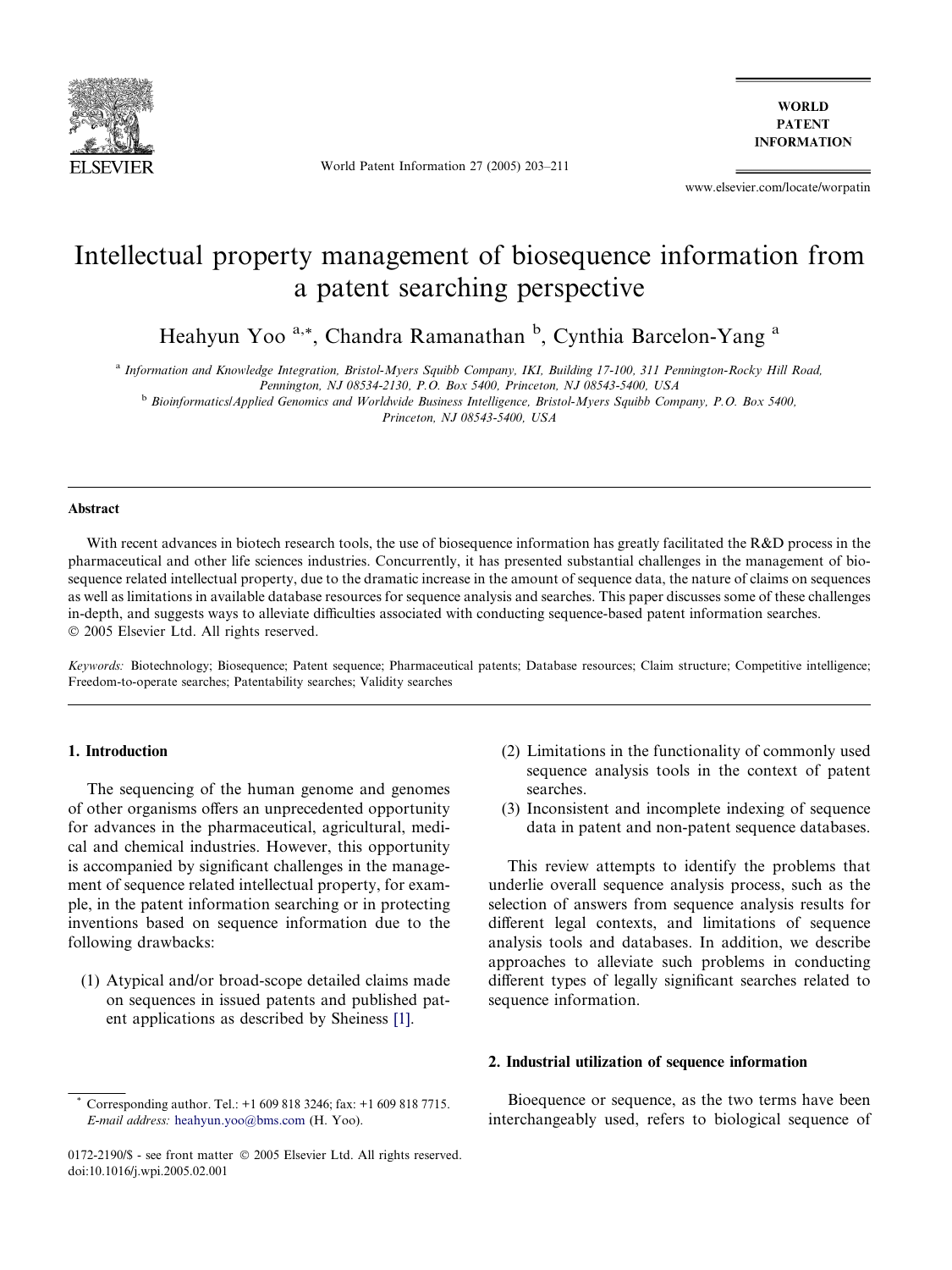| Industry/Technology areas | Utility                                    | Sequence to be analyzed | Sequence length (approx.)                                                                |
|---------------------------|--------------------------------------------|-------------------------|------------------------------------------------------------------------------------------|
| Diagnosis                 | Probes                                     | <b>DNA</b>              | Commonly shorter than 100 bp                                                             |
|                           | <b>Biomarkers</b>                          | <b>DNA</b>              | Commonly shorter or greater than 100 bp                                                  |
| Therapeutic biomolecules  | Antisense                                  | <b>RNA/DNA</b>          | Commonly greater than 10 bp and less than 50 bp                                          |
|                           | Gene therapy                               | DNA/protein             | Varies                                                                                   |
|                           | Peptide products                           | Protein                 | Varies                                                                                   |
|                           | (e.g., antibodies)                         |                         |                                                                                          |
| Drug development          | Drug targets                               | DNA/protein             | Commonly greater than 300 bp, used to generate<br>recombinant cells for ligand screening |
| Agriculture               | Modified foods, plants,                    | DNA, protein            | Commonly greater than 300 bp, genes may be                                               |
|                           | seeds development                          |                         | integrated into host chromosomes                                                         |
| Chemical synthesis        | Enzymes constituting<br>synthetic pathways | DNA/protein             | Commonly greater than 300 bp, used to generate<br>recombinant cells to produce chemicals |

Table 1 Industrial utilization of sequence information

ordered nucleotide or amino acid structures constituting deoxyribonucleic acid (DNA), ribonucleic acid (RNA) or protein molecules which are essential building blocks of all living things. With the emergence of state-ofthe-art biotech/bioinformatics tools, such as automated sequencing system, sequence analysis/assembly algorithms and sequence databases, sequence information of various organisms has become available as a critical part of R&D in all biotech areas. Typical examples of their industrial utilization are described in Table 1. However, these nucleotide and amino acid sequences of varying length should be analyzed in order to meet different needs of intellectual property management such as, to avoid infringing patents claiming sequences to be used in R&D operations, or to file patent applications of invention based on sequence, or when questioning the validity of the patent at issue, by performing freedomto-operate, patentability or validity searches as described in the Sections 3 and 4 below.

## 3. Types of patent searches for the intellectual property management of sequence data

Intellectual property management of sequence data deals with three types of searches. The scope of each type of search differs according to the search objectives.

#### 3.1. Freedom-to-operate

The primary goal of a freedom-to-operate (FTO) search is to determine whether any sequences that are to be utilized in either R&D, or in a manufacturing process, have been claimed in a granted patent or published patent application. The search typically focuses on sequences claimed in issued patents or published patent applications in the countries where the operations of interest are to be carried out and where any products that result from the operations may be used. Consequently, all relevant granted patents and/or patent

applications that may be granted within the timeframe of concern should be closely monitored. It is critical to examine all relevant claimed sequences from analysis results. As will be discussed more fully below, identifying all relevant claimed sequences is often difficult considering the fact that many of the claimed sequences do not explicitly appear within the publicly accessible sequence databases.

Another aspect to be considered in performing FTO searches is the Doctrine of Equivalents (DOE).While DOE is a very complex subject beyond the scope of this article, the basic idea is that the unauthorized practice of a composition/method may infringe a patent claim even though the composition/method does not literally fall within the scope of the patent claim. The rationale for the DOE is that, under certain circumstances, it would be inequitable not to extend the patent claim to encompass the composition/method not literally covered. More information on how the Doctrine of Equivalents may affect the scope and/or coverage of claims can be found in an article by Jones [\[2\]](#page--1-0).

## 3.2. Validity

The purpose of a validity search is to identify sequences that were in the public domain prior to the effective priority date of the patent at issue that may materially affect the validity of the issued claims. Such sequences may form a basis to question the validity of the patent at issue. Searches are performed to find all sequences published anywhere in the world in issued patents and patent applications regardless of whether they are claimed or unclaimed. Sequence should be also searched in non-patent literature, such as journal articles also published anywhere in the world, or in publicly accessible sequence repositories/databases such as Genbank, EMBL, and DDBJ which were published prior to the effective priority date of subject patent. Selection of answers from sequence analysis results from all available sequence databases may depend on how claims are